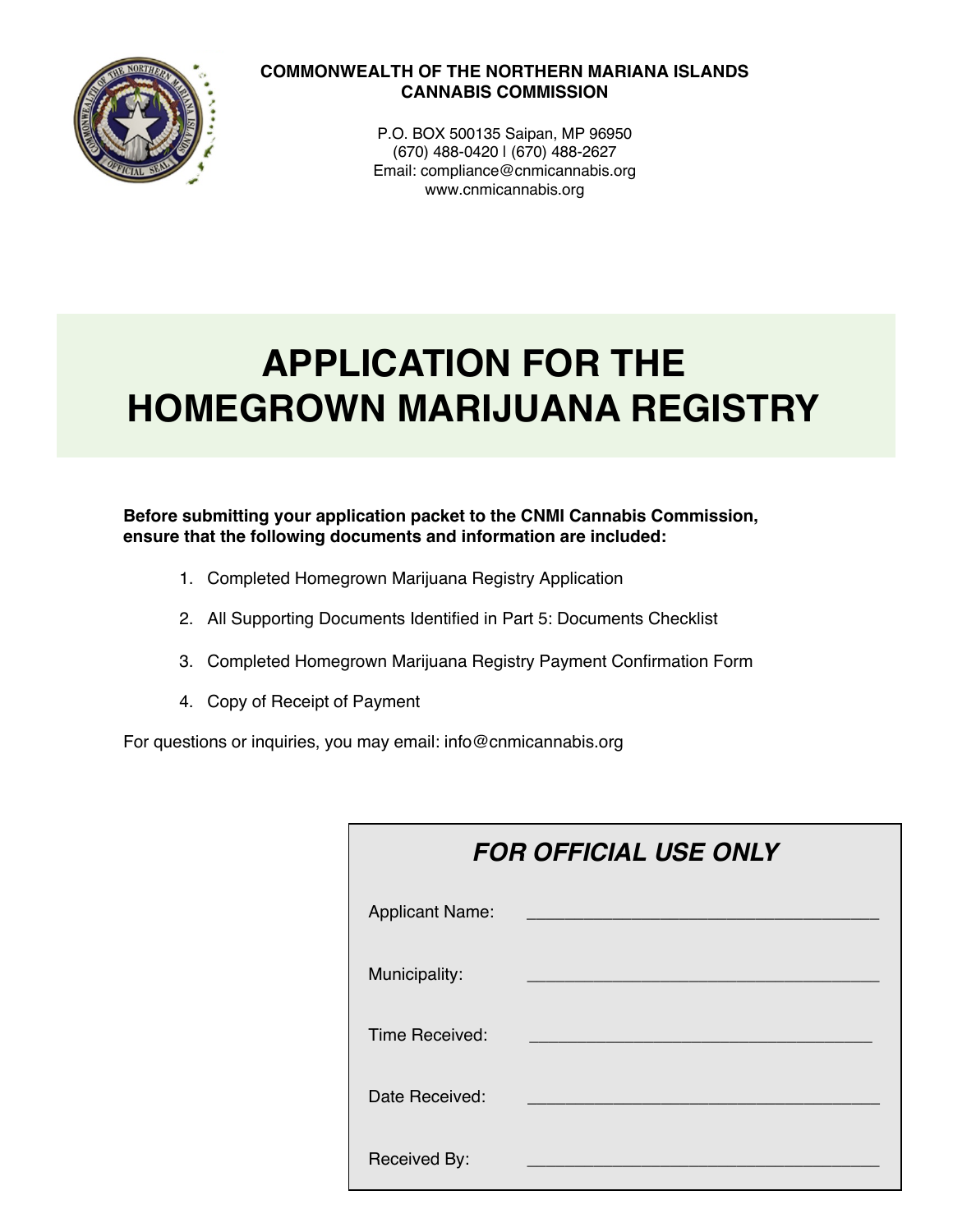

## **COMMONWEALTH OF THE NORTHERN MARIANA ISLANDS CANNABIS COMMISSION**

P.O. BOX 500135 Saipan, MP 96950 (670) 488-0420 | (670) 488-2627 Email: compliance@cnmicannabis.org www.cnmicannabis.org

| <b>APPLICATION NO.</b> |
|------------------------|
|------------------------|

|                                        | <b>HOMEGROWN MARIJUANA REGISTRY</b>                                                                                                                                                                                                                                                                                                                                  | <b>APPLICATION NO.</b><br>(INTERNAL USE ONLY) |
|----------------------------------------|----------------------------------------------------------------------------------------------------------------------------------------------------------------------------------------------------------------------------------------------------------------------------------------------------------------------------------------------------------------------|-----------------------------------------------|
|                                        | (NON-COMMERCIAL) APPLICATION                                                                                                                                                                                                                                                                                                                                         |                                               |
|                                        | Submitted to: CNMI CANNABIS COMMISSION<br>The undersigned hereby makes an application for the Homegrown Marijuana Registry. Furthermore, the<br>undersigned agrees to give the following information and pay the required fees in order for the Managing Director<br>and/or their designee to review and consider this application in accordance with 4 CMC § 53012. |                                               |
|                                        | Homegrown Marijuana Registry (HMR): 4 CMC § 53012 authorizes persons who are 21<br>years of age or older or medical marijuana patients to produce, process, keep, or store<br>homegrown marijuana for personal (non-commercial) use at a household or cultivation site.                                                                                              |                                               |
|                                        | <b>NEW APPLICANT</b><br><b>RENEWAL</b>                                                                                                                                                                                                                                                                                                                               |                                               |
| <b>PART 1: APPLICATION INFORMATION</b> |                                                                                                                                                                                                                                                                                                                                                                      |                                               |
| <b>Applicant Name:</b><br>1.           |                                                                                                                                                                                                                                                                                                                                                                      |                                               |
| Date of Birth:<br>2.                   |                                                                                                                                                                                                                                                                                                                                                                      |                                               |
|                                        | MM/DD/YYYY                                                                                                                                                                                                                                                                                                                                                           |                                               |
| Mailing Address:<br>3.                 |                                                                                                                                                                                                                                                                                                                                                                      |                                               |
| <b>Physical Address:</b><br>4.         |                                                                                                                                                                                                                                                                                                                                                                      |                                               |
|                                        | Include house/building number/unit or apartment number/street name and type of street (if applicable)                                                                                                                                                                                                                                                                |                                               |
| Email Address /<br>$5^{\circ}$         |                                                                                                                                                                                                                                                                                                                                                                      |                                               |
|                                        |                                                                                                                                                                                                                                                                                                                                                                      |                                               |
| Phone Number:                          |                                                                                                                                                                                                                                                                                                                                                                      | (number must be 10 digits)                    |

## **PART 2: HOUSEHOLD/CULTIVATION SITE INFORMATION**

Note: Only one (1) HMR cardholder can be approved to cultivate homegrown marijuana per household or cultivation site. For example, if more than one cardholder resides at the same household, the other cardholder(s) must be approved for cultivation at another location. (e.g. farm)

|    | Check One: I                                                     | Household   Cultivation Site Check One: | Rent | Own |  |
|----|------------------------------------------------------------------|-----------------------------------------|------|-----|--|
| 1. | <b>Village/Municipality</b><br>of household or cultivation site: |                                         |      |     |  |
|    | 2. Lot Description (Lot Number):                                 |                                         |      |     |  |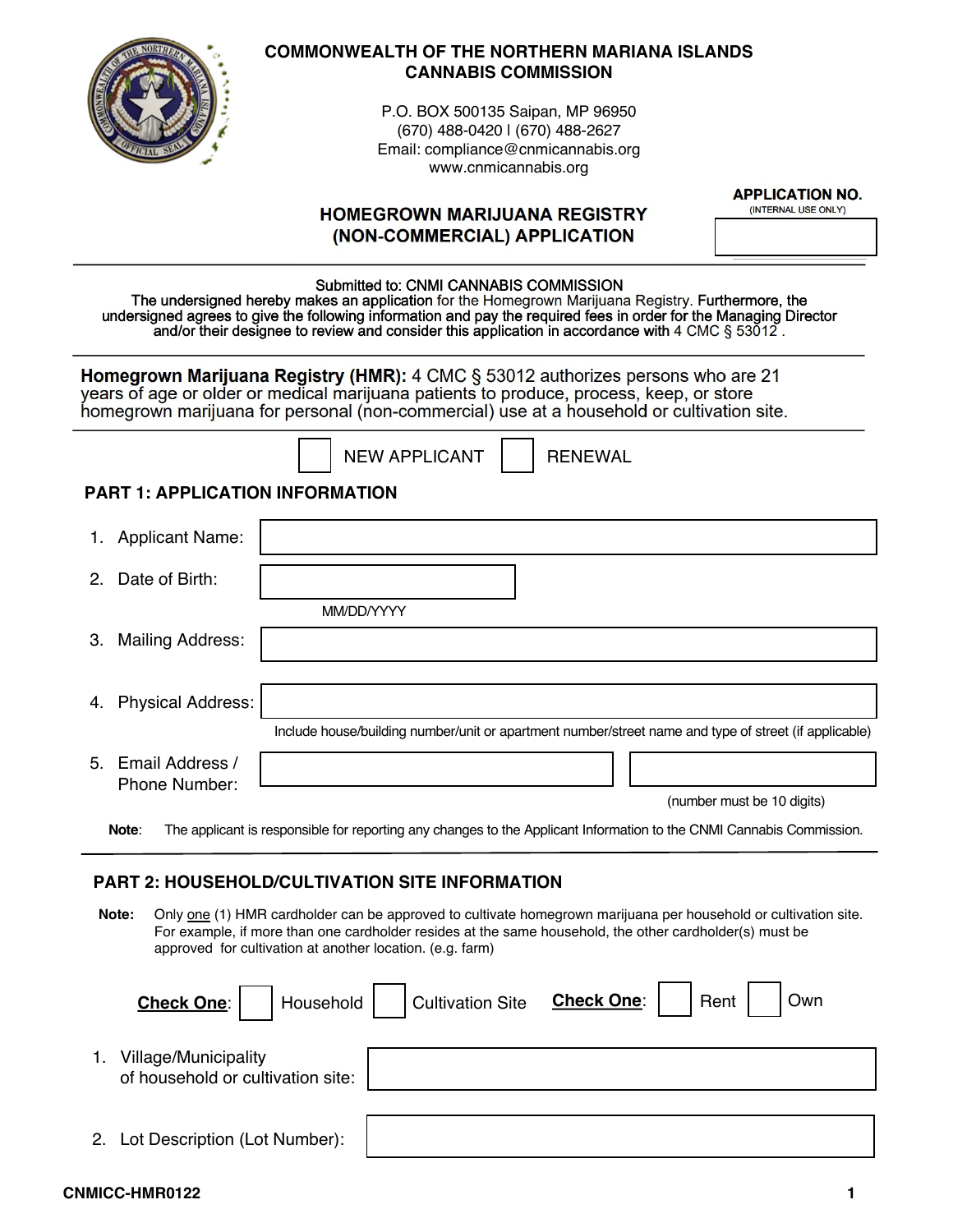| З. | <b>Physical Address:</b> |                                                                                                                       |     |    |
|----|--------------------------|-----------------------------------------------------------------------------------------------------------------------|-----|----|
|    | 4. Phone Number:         | If different from Part 1<br>(Number must be 10 digits)                                                                |     |    |
|    | <b>MINORS:</b>           |                                                                                                                       |     |    |
|    |                          | Do minors* reside at the household/cultivation site?<br>* Minors are considered persons who are under 21 years of age | Yes | No |
|    |                          | If yes, indicate how many minors reside at the household/cultivation site:                                            |     |    |

## **PART 3: SECURITY MEASURES**

1. Describe proposed security measures to ensure marijuana is inaccessible by persons under the age of 21. This excludes a medical marijuana patient that is under the age of 21. For purposes of illustration and not limitation, cultivating and storing marijuana and marijuana items in an enclosed, locked space that persons under 21 years of age (excluding a medical marijuana patient that is under the age of 21) does not possess a key to, constitute reasonable precautions.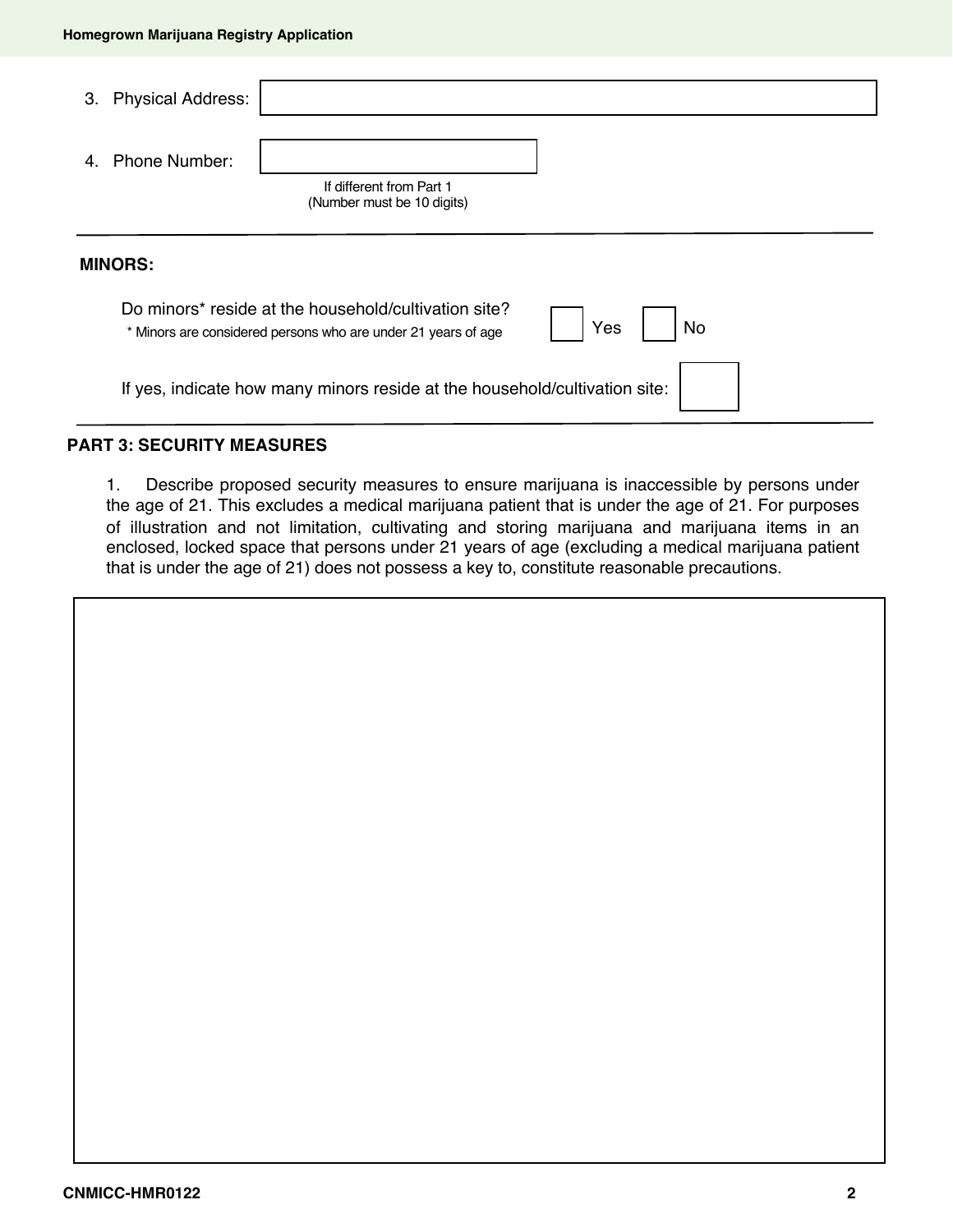2. Describe proposed security measures to ensure marijuana plants are cultivated in a location where the plants are not subject to public view. For purposes of illustrations and not limitation, this means without the use of binoculars, aircraft, or other optical aids.

## **PART 4: GROWING OPERATIONS**

1. Describe proposed growing operations including type of growing media (e.g. soil, compost, hydroponics, etc.) and equipment to be used in production. Specify if the methods describes pertain to outdoor or indoor operations, or both.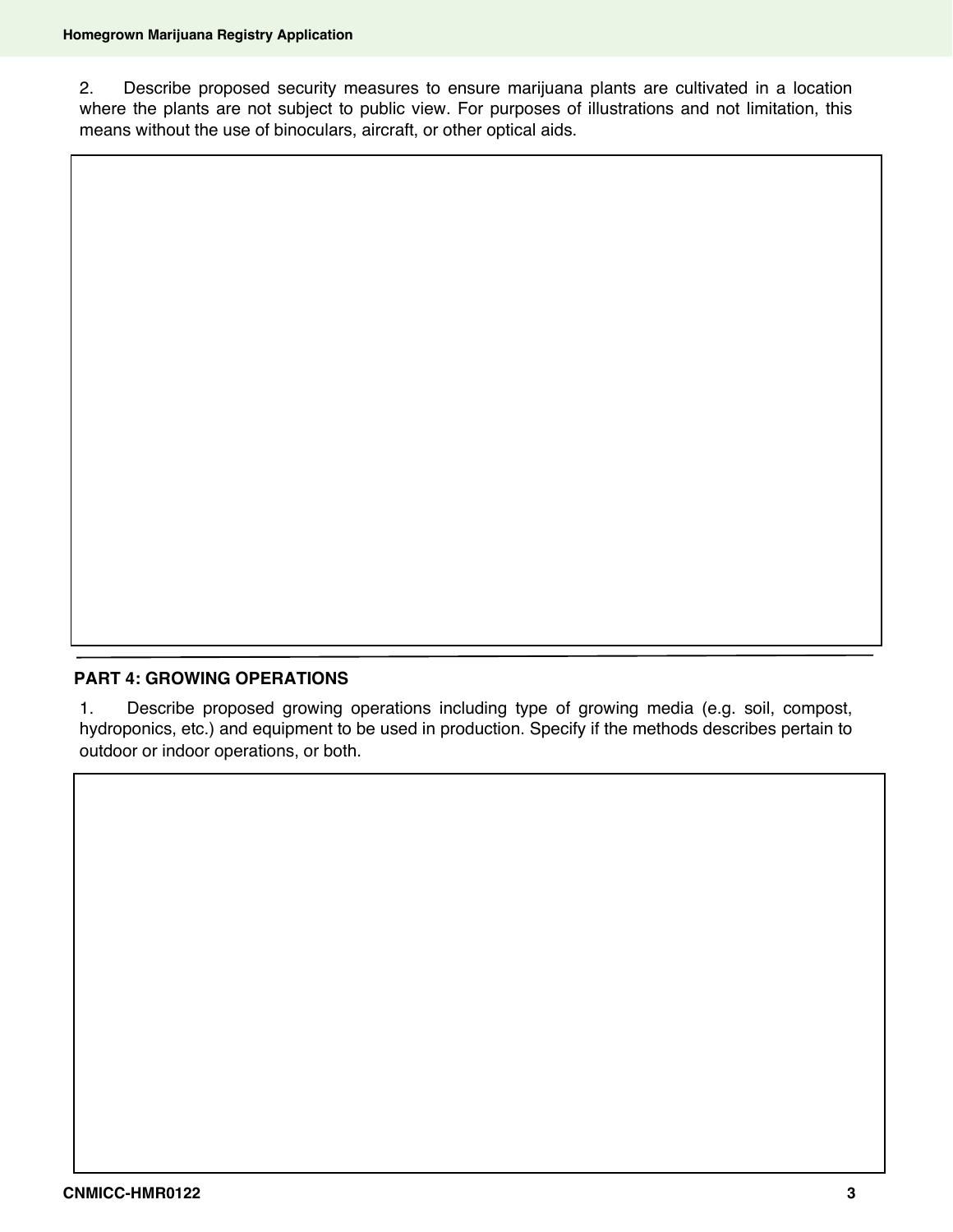## **PART 5: DOCUMENT CHECKLIST**

The following documents must be submitted to the CNMI Cannabis Commission in addition to this completed application. The submission must be complete, clear and legible. Failing to include the required documents will delay the application processing. Additional information or clarification regarding the details of the submission may be requested.

## □ Submit a Map or Drawing of the Premises (household or cultivation site) including:

- o Defined boundaries of the premises;
- o Name of village, municipality, street names, and other details of relative location

## □ If you are the owner of the household or cultivation site, provide Proof of **Ownership/Proof of Right to Occupy Premises**

 $\circ$  If you are the owner of the household or cultivation site, provide documentation in the form of a lease or deed showing fee simple, deed of gift, warranty deed, purchase and sale agreement, probate documents or certificate of title.

□ If the household or cultivation site is a rental unit, provide the following:

- $\circ$  Letter agreement from the Landlord or Owner of the lot permitting the growing of marijuana on the premises.
- o Signed Rental Agreement with the Landlord or Owner
- □ If you are applying as a **medical marijuana patient**, you must submit:
	- $\circ$  A written, valid recommendation by a doctor or other medical authority to use marijuana in the treatment of a debilitating medical condition or any other medical condition.

**PART 6: DECLARATION Note**: This application should be submitted by an individual that is at least 21 years of age

The applicant hereby certifies that all the information provided and all statements made on this application, as well as all documents submitted to support this application are unaltered and true. The applicant further agrees that the Homegrown Marijuana Registry Card issued in response to this application is accepted upon condition that full compliance with Title 4, Division 5, Chapter 21 of the Commonwealth Code and its rules and regulations now, or hereafter applicable, will be fully satisfied.

| Signature: |                                    | Date: |            |
|------------|------------------------------------|-------|------------|
|            |                                    |       | MM/DD/YYYY |
| Name:      |                                    |       |            |
|            | First Name, Middle Name, Last Name |       |            |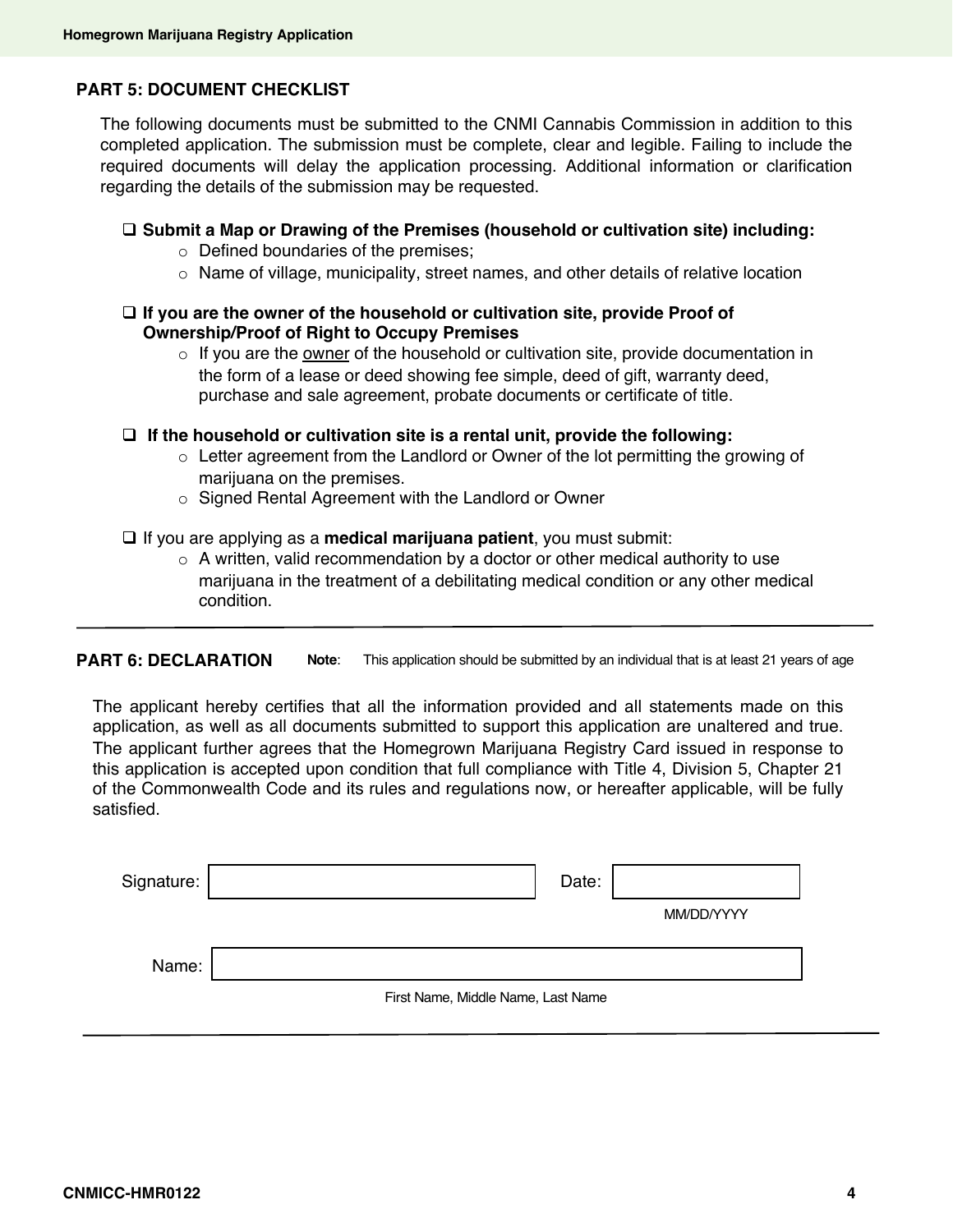## **PART 7: PAYMENT INSTRUCTIONS**

1. Complete Part 1 and Part 2 of the **Homegrown Marijuana Registry Application Payment Confirmation** form.

Bring this form and pay the required application fees at any of the locations indicated below. The agency receiving the fees will complete their section of the form.

#### **Authorized Payment Locations per Municipality:**

#### **SAIPAN**:

CNMI DOF – Treasury; CNMI DOF – Taxation and Revenue; or CNMI-DOF Division of Customs Seaport

#### **ROTA**:

CNMI DOF – Taxation and Revenue, Rota Branch

#### **TINIAN**:

CNMI DOF – Taxation and Revenue, Tinian Branch

2. Submit the completed **Homegrown Marijuana Registry Application** with the **Homegrown Marijuana Registry Application Payment Confirmation** form and the receipt of payment (provided by the agency receiving the fees) to the CNMI Cannabis Commission.

#### **PART 8: DECISION**

The CNMI Cannabis Commission Managing Director and/or their designees will review this application in its entirety, including, all documents received to support this application, and any other relevant information pertaining to the decision of approval.

This Managing Director and/or their designee will issue a written decision to the application regarding this application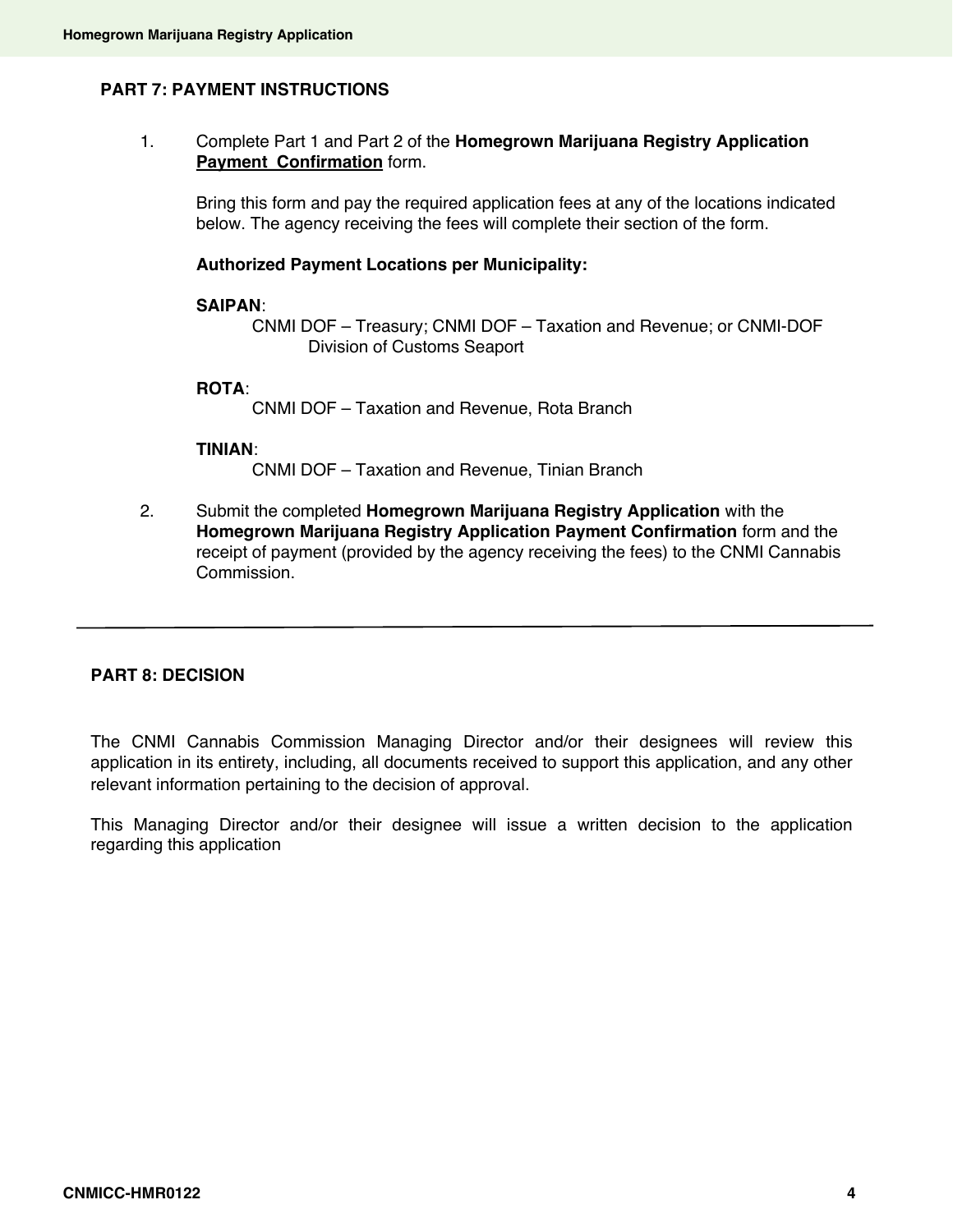

## **COMMONWEALTH OF THE NORTHERN MARIANA ISLANDS CANNABIS COMMISSION**

P.O. BOX 500135 Saipan, MP 96950 (670) 488-0420 | (670) 488-2627 Email: compliance@cnmicannabis.org www.cnmicannabis.org

## **HOMEGROWN MARIJUANA REGISTRY APPLICATION PAYMENT CONFIRMATION**

## **AUTHORIZED PAYMENT LOCATIONS**

You must pay the associated application fee to one of the following payment locations prior to submitting your application the Commission:

**SAIPAN**:

CNMI DOF – Treasury; CNMI DOF – Taxation and Revenue; or CNMI-DOF Division of Customs Services, Seaport

**ROTA**:

CNMI DOF – Taxation and Revenue, Rota Branch

## **TINIAN**:

CNMI DOF – Taxation and Revenue, Tinian Branch

## **PART 1: APPLICATION TYPE**

Homegrown Marijuana Registry Application Fee

**\$75**

## **PART 2: PAYER DETAILS**

| Name of Applicant: |                                    |        |  |
|--------------------|------------------------------------|--------|--|
|                    | First Name, Middle Name, Last Name |        |  |
| Email Address:     |                                    | Phone: |  |

(Number must be 10 digits)

**Note: A completed Homegrown Marijuana Registry Payment Confirmation form and a copy of the official receipt of payment must be attached to your Homegrown Marijuana Registry application upon submission to the CNMI Cannabis Commission.**